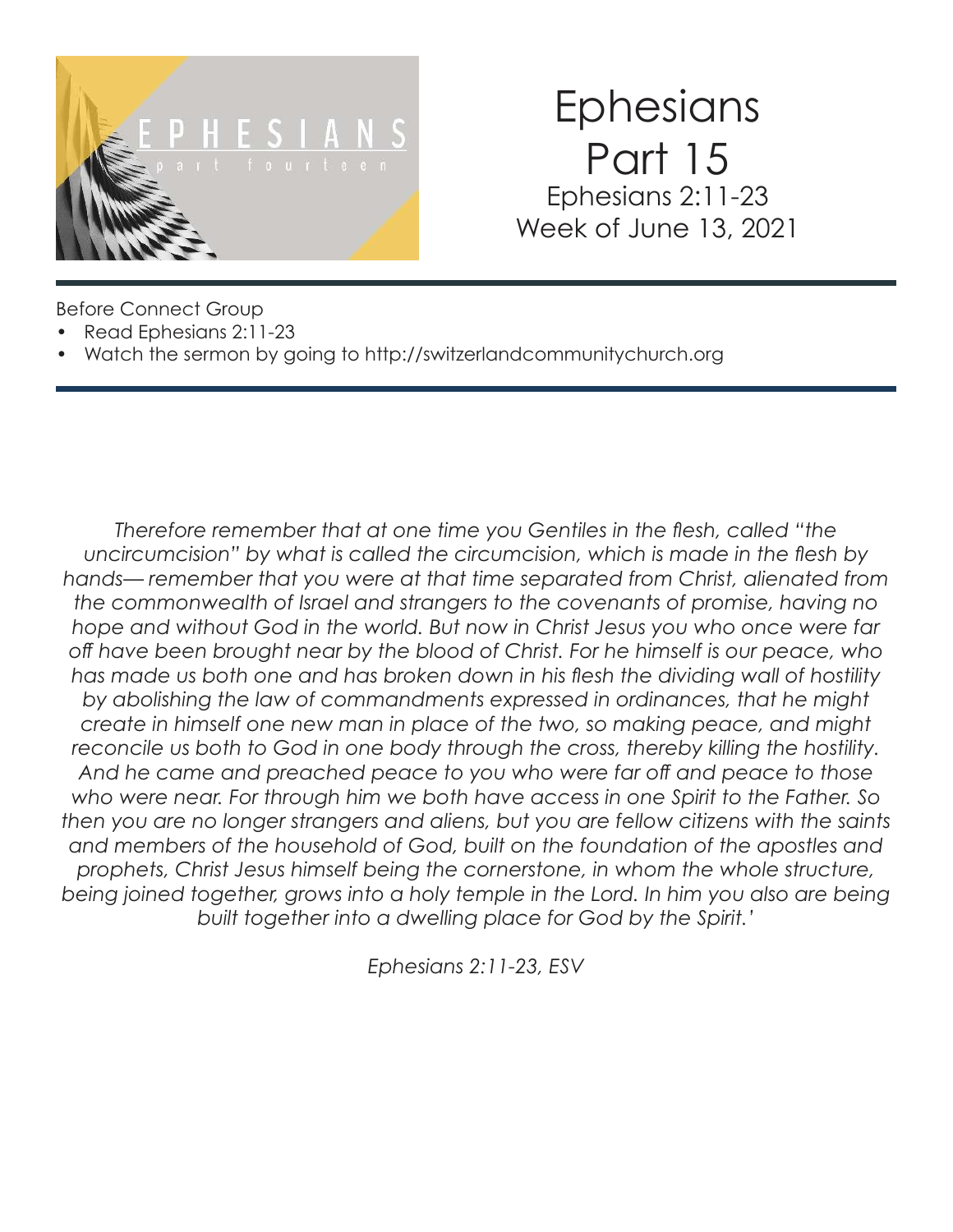## **Sermon Notes**

*You were separated from Christ because Christ was always the end and the point of every single promise, law, and covenant to ever be given by God.*

It is amazing how powerful the desire to be with someone can be. I'm not just talking about liking someone. I mean the insane things people will do to just be around other people. Take concerts for instance. I was reading that the average ticket price to go see the rolling stones is over \$600. I have heard of some people flying to another continent just to go to a concert. A photo of Jessie James (an outlaw) was sold at auction for \$51k. There is sports memorabilia, games, concerts, speakers, etc.

This morning, we are here to because in our worship and in the Word of God, we are able to be "near" to God! We must consider the worth of entering into the presence of God and finding our enjoyment in the presence of God.

- *Ephesians 1:15-19 For this reason, because I have heard of your faith in the Lord Jesus and your love toward all the saints, I do not cease to give thanks for you, remembering you in my prayers, that the God of our Lord Jesus Christ, the Father of glory, may give you the Spirit of wisdom and of revelation in the knowledge of him, having the eyes of your hearts enlightened, that you may know what is the hope to which he has called you, what are the riches of his glorious inheritance in the saints, and what is the immeasurable greatness of his power toward us who believe, according to the working of his great might*
- We see that from verse 19 all the way through our text for the next several weeks, Paul is concerned with our understanding of the "immeasurable greatness of his power toward us."
- That power worked in us through Christ Jesus
- In 2:1-9 we see to description from death to life
- And in 11-23 we can see that he now speaks of from far to near.
- Notice the structure of this section. When Paul spoke of the death to life movement, he spent the first three verses of the text speaking of who we were in our sin and death, the in vs. 4 the sudden shift of God's grace changes this death to life.
- The same movement is seen here. In 11-12 there is a description of our despair without God's grace, and then in verse 13 we read, "But now in Christ Jesus"

## **Understanding Being Near to God**

- In a world saturated with love songs and passionate pleas of the heart, it is important for us to understand what is actually being proclaimed in this section of text.
- Paul is still speaking about the immeasurable power of God as he sets out this description. When we read this section, we are in danger of simplifying it to simply coming in close to God for a hug. If this is the way we see this text, then we will be in danger of weekly showing up to a church service in order to receive our hug from God, rather than commune with the most Holy.

#### **You and I Were Created With An Intimate Hunger To Be In the Presence of God**

*• Genesis 1:26-27 Then God said, "Let us make man in our image, after our likeness. And let them have dominion over the fish of the sea and over the birds of the heavens and over the livestock and over all the earth and over every creeping thing that creeps on*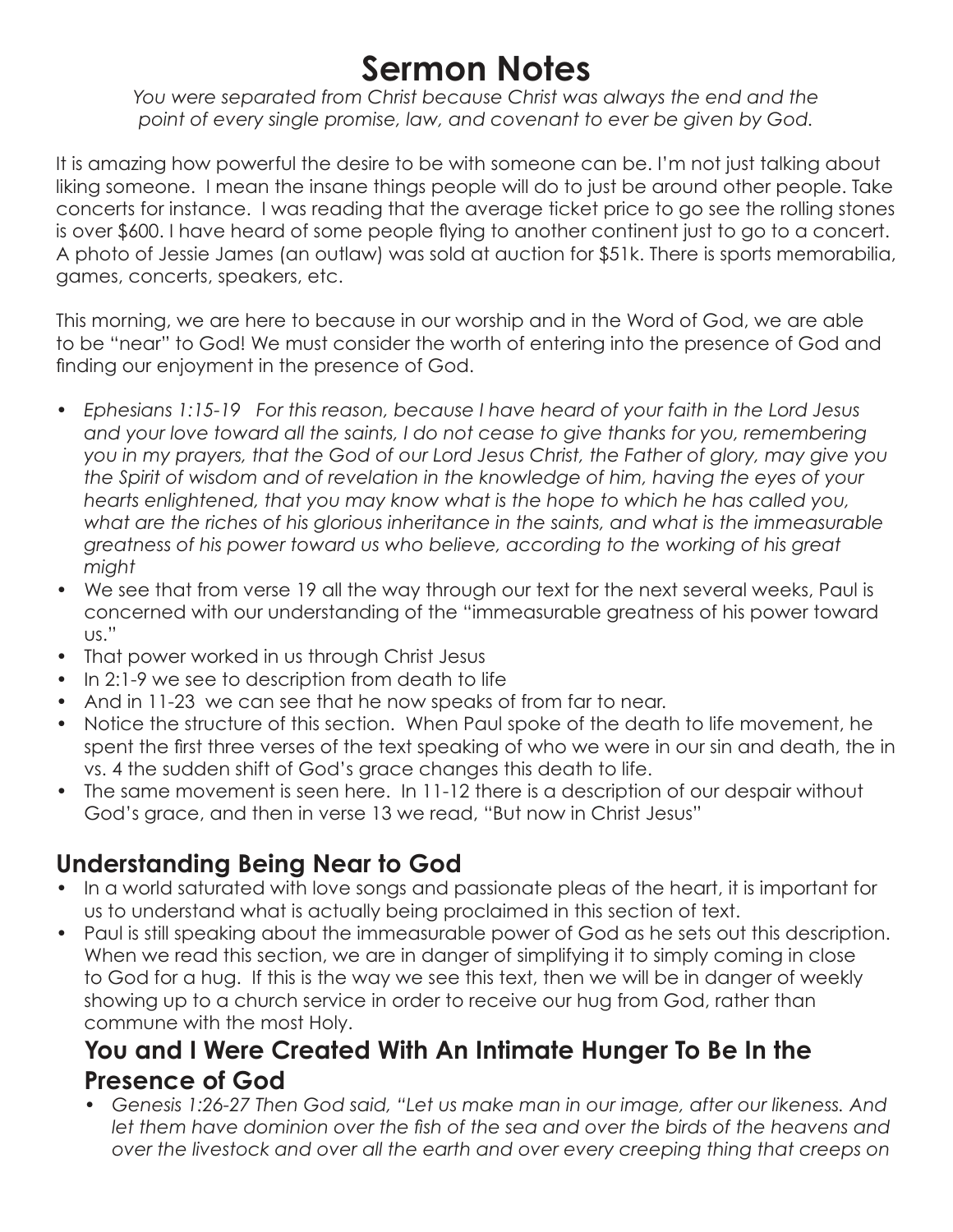*the earth." So God created man in his own image, in the image of God he created him; male and female he created them.* 

• As the very image of God we were designed to be near to Him. Filled with the characteristics of His rule and dominion. We were created to reflect Him into all creation that all the earth would know with clarity who was the God of all creation.

#### **Sin's Most Potent Consequence is Separation From the Presence of God.**

- The pleasure of God's presence is overwhelmed by fear within it.
- Genesis 3:8-10 And they heard the sound of the LORD God walking in the garden in *the cool of the day, and the man and his wife hid themselves from the presence of the*  LORD God among the trees of the garden. But the LORD God called to the man and *said to him, "Where are you?" And he said, "I heard the sound of you in the garden, and I was afraid, because I was naked, and I hid myself."*
- This is the ongoing and unconscious proclamation of humanity.
- We will do anything to subside our fear of standing before a righteous and Holy God in just judgement of our sin.
- We will deny He exists
- Maybe even worse, we will harbor some sort of anger toward him based on our judgement of Him.
- *Genesis 3:22-24 Then the LORD God said, "Behold, the man has become like one of us*  in knowing good and evil. Now, lest he reach out his hand and take also of the tree of *life and eat, and live forever—" therefore the LORD God sent him out from the garden of Eden to work the ground from which he was taken. He drove out the man, and at the east of the garden of Eden he placed the cherubim and a flaming sword that turned every way to guard the way to the tree of life.*

#### **The Greatest Threat To Darkness is Light**

- Man's greatest need has now become man's greatest threat.
- *Exodus 33:1-3 The LORD said to Moses, "Depart; go up from here, you and the people whom you have brought up out of the land of Egypt, to the land of which I swore to Abraham, Isaac, and Jacob, saying, 'To your offspring I will give it.' I will send an angel before you, and I will drive out the Canaanites, the Amorites, the Hittites, the Perizzites, the Hivites, and the Jebusites. Go up to a land flowing with milk and honey; but I will not go up among you, lest I consume you on the way, for you are a stiff-necked people."*

What does it mean for us to talk about being brought near by the blood of Christ? With the Biblical backdrop, it makes sense that Paul would parallel these two movements as impossible if not divinely provided. It is impossible for a dead man to come alive. It is impossible for a sinner to stand safely before a Holy God. It is only by the immeasurable greatness of His power through Christ, completely in Grace, we can understand these realities.

#### **God's Immeasurable Great Power We Were Not Set Apart, Now in Christ, We Are Set Apart**

- The covenant promise that God made to Abraham shows up in chapters 12 and 15 of Genesis. In chapter 17 we see God command Abraham to circumcise his children as a "sign" of this covenant.
- *Genesis 17:9-14 And God said to Abraham, "As for you, you shall keep my covenant,*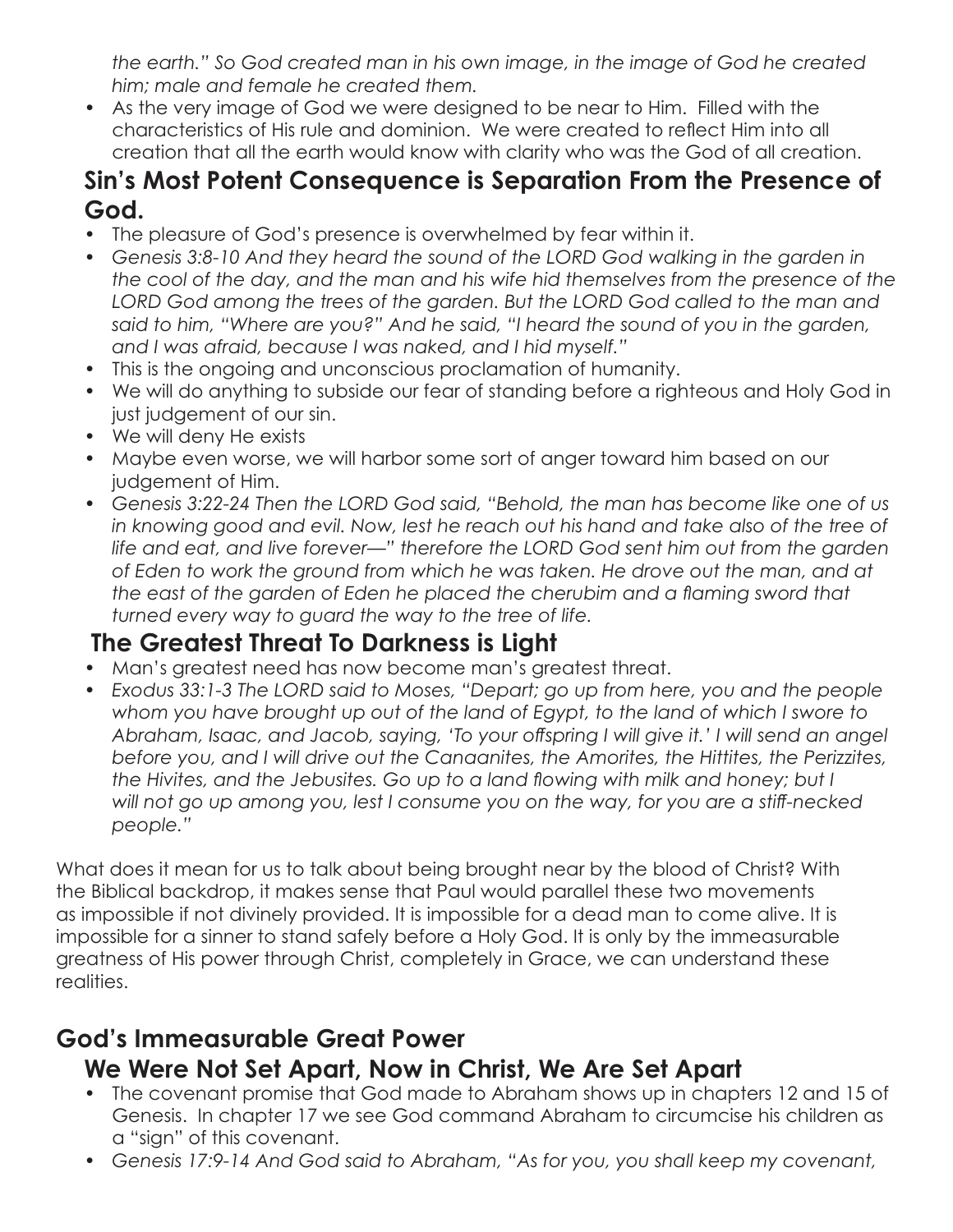*you and your offspring after you throughout their generations. This is my covenant, which you shall keep, between me and you and your offspring after you: Every male among you shall be circumcised. You shall be circumcised in the flesh of your foreskins, and it shall be a sign of the covenant between me and you. He who is eight days old among you shall be circumcised. Every male throughout your generations, whether born in your house or bought with your money from any foreigner who is not of your offspring, both he who is born in your house and he who is bought with your money, shall surely be circumcised. So shall my covenant be in your flesh an everlasting covenant. Any uncircumcised male who is not circumcised in the flesh of his foreskin shall be cut off from his people; he has broken my covenant."* 

- The significance is that God had set aside a people for himself. A people who would have special relationship and access to the God of creation. A people who would once again display the Glory of God upon the earth.
- Circumcision became a sticking point between the Jew and the Gentile. Rightfully so, God had chosen to set aside for himself the Jew, not the gentile.
- The Jew would thank God in his prayer that he were not born a Gentile.
- *Psalm 147:19-20 He declares his word to Jacob, his statutes and rules to Israel. He has not dealt thus with any other nation; they do not know his rules. Praise the LORD!*
- The intent of Circumcision
- *Deuteronomy 10:14-16 Behold, to the LORD your God belong heaven and the heaven of heavens, the earth with all that is in it. Yet the LORD set his heart in love on your fathers and chose their offspring after them, you above all peoples, as you are this*  day. Circumcise therefore the foreskin of your heart, and be no longer stubborn.
- Paul's view on circumcision is full in the work of Christ.
- Colossians 2:8-15 See to it that no one takes you captive by philosophy and empty *deceit, according to human tradition, according to the elemental spirits of the world, and not according to Christ. For in him the whole fullness of deity dwells bodily, and you have been filled in him, who is the head of all rule and authority. In him also you were circumcised with a circumcision made without hands, by putting off the body of the flesh, by the circumcision of Christ, having been buried with him in baptism, in which you were also raised with him through faith in the powerful working of God, who raised him from the dead. And you, who were dead in your trespasses and the uncircumcision of your flesh, God made alive together with him, having forgiven us all our trespasses, by canceling the record of debt that stood against us with its*  legal demands. This he set aside, nailing it to the cross. He disarmed the rulers and *authorities and put them to open shame, by triumphing over them in him.*

## **We Had No Hope, But Now In Christ We Have All Hope**

- The result of this entire phrase in verse 12 is "having no hope and without God in the world.
- The reason that you were hopeless, is because you were separated from Christ.
- What's most interesting about this, is that the following words are an unfolding of that statement…
- Alienated from commonwealth (or lifestyle) of Israel
- Strangers to covenant promises
- The only hope that we had to be near to God was the Law and Covenant promise.
- God's presence is judgment to sin.
- The Law of Moses speaks of this judgment and sets out regulations to provide for God's people to be "near" to His presence.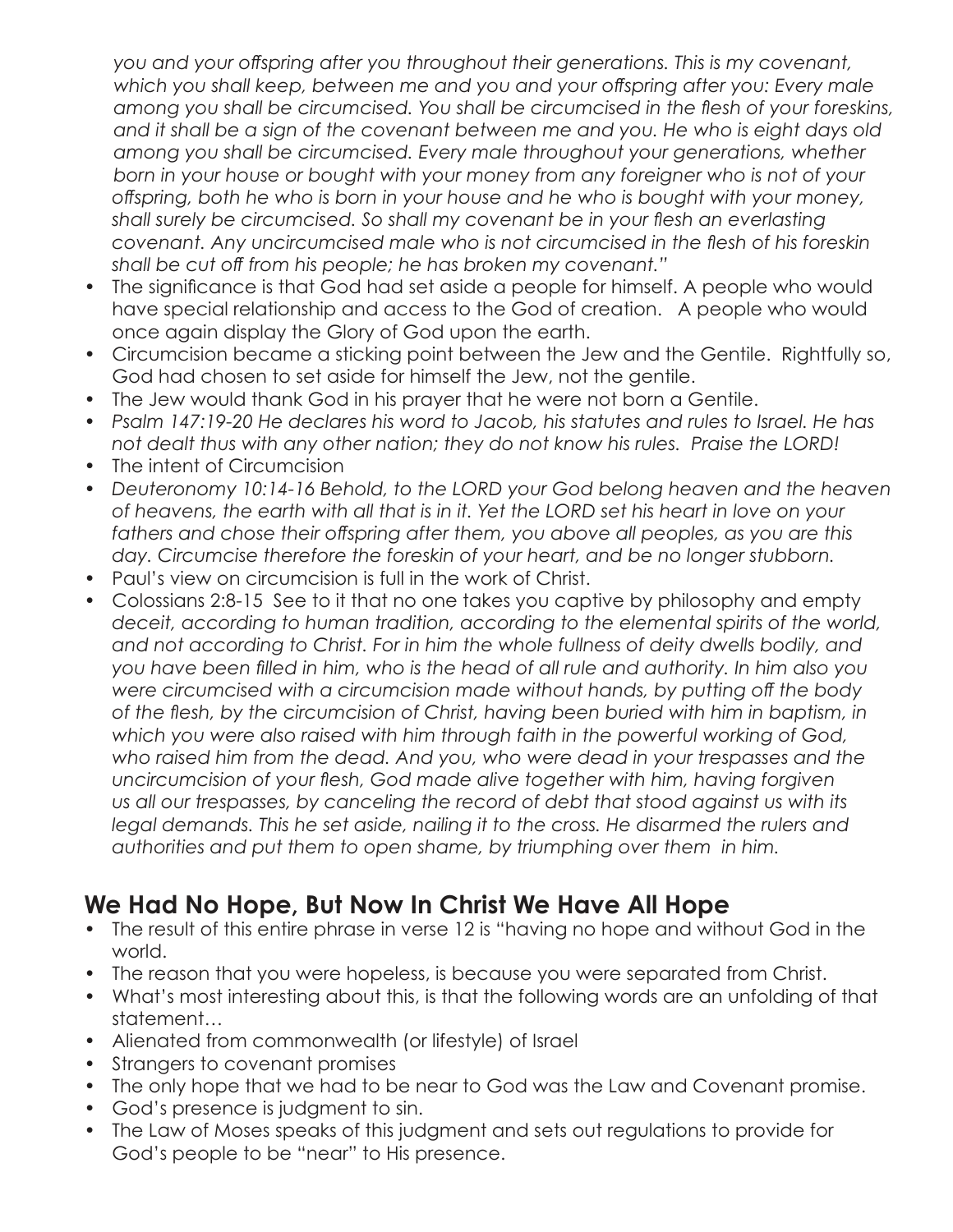- I believe this is behind the statement "commonwealth of Israel"
- Covenant promises is Hope of God's provision and grace for generations to come.
- Paul's framework here in this text is that this commonwealth and covenant promise was always Christ!
- Therefore, you in Christ are given all hope of covenant through the sign of new covenant circumcision of your heart! You have all of the hope lacking nothing because of your redemption in Christ's blood.

#### **We Were Kept From the Presence of God, But Now We Are Invited In Through Christ.**

- It is through the blood of Christ that we can stand before our heavenly father...
- This is a blessing true today that all covenant hope and promise pointed toward.
- Our sin no longer causes us to hide from the glorious presence of God. We now have access through the forgiveness and redemption we have in Christ.
- *Ephesians 1:7 In him we have redemption through his blood, the forgiveness of our trespasses, according to the riches of his grace,*
- Remember today that the New Covenant through the blood of Christ has done an immeasurable powerful work of drawing you "near" to God!
- Hebrews. 10:15-25 And the Holy Spirit also bears witness to us; for after saying, "This is *the covenant that I will make with them fter those days, declares the Lord: I will put my laws on their hearts, and write them on their minds," then he adds, "I will remember their sins and their lawless deeds no more." Where there is forgiveness of these, there is no longer any offering for sin. Therefore, brothers, since we have confidence to enter the holy places by the blood of Jesus, by the new and living way that he opened*  for us through the curtain, that is, through his flesh, and since we have a great priest *over the house of God, let us draw near with a true heart in full assurance of faith, with our hearts sprinkled clean from an evil conscience and our bodies washed with pure water. Let us hold fast the confession of our hope without wavering, for he who promised is faithful. And let us consider how to stir up one another to love and good works, not neglecting to meet together, as is the habit of some, but encouraging one another, and all the more as you see the Day drawing near.*

Today, there is more value in meeting with God through the blood of Jesus Christ than any other event or activity that you could be looking forward to. *Matthew 13:44-45-46 "The kingdom of heaven is like treasure hidden in a field, which a man found and covered up. Then in his joy he goes and sells all that he has and buys that field. "Again, the kingdom of heaven is like a merchant in search of fine pearls, who, on finding one pearl of great value, went and sold all that he had and bought it.*